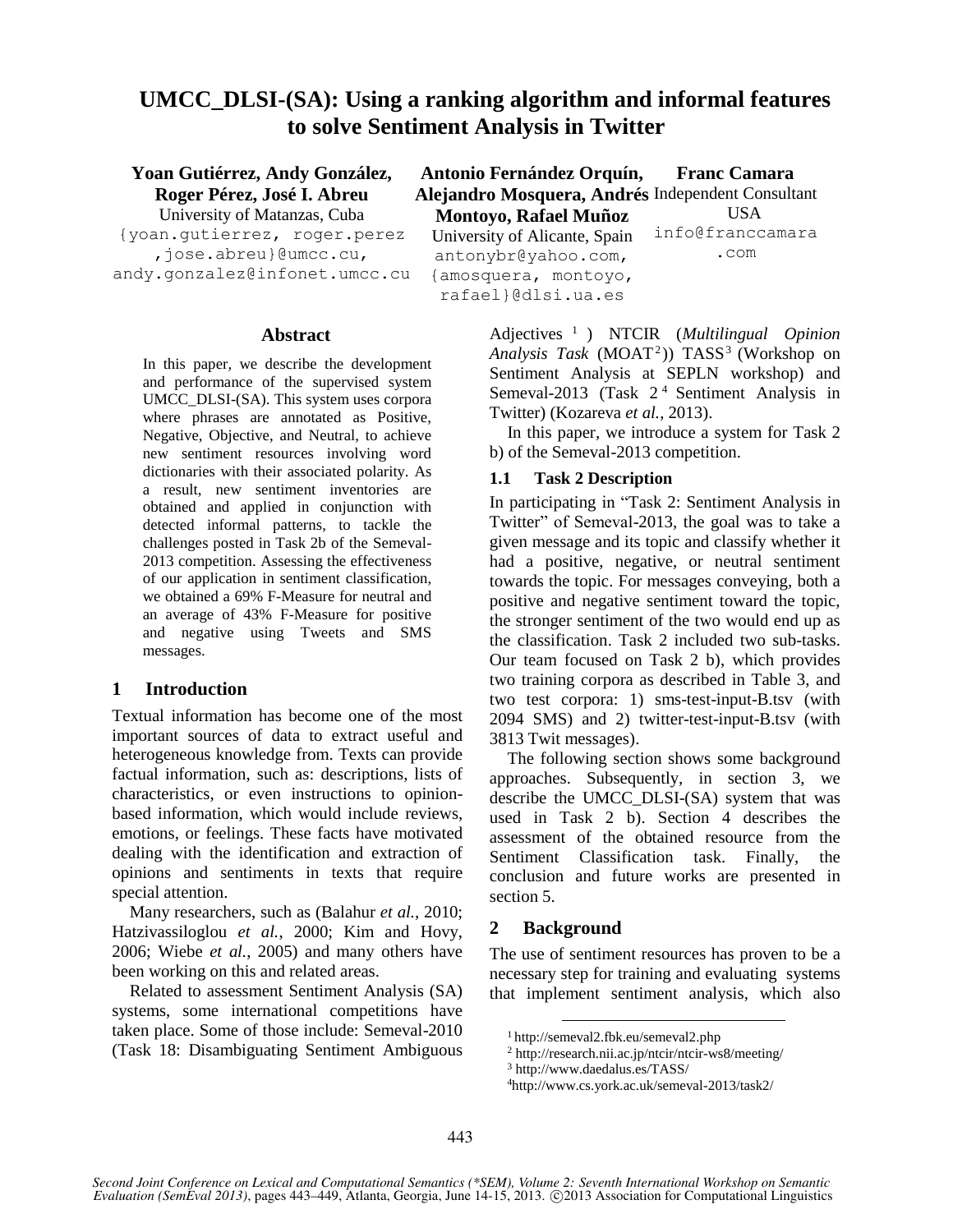include fine-grained opinion mining (Balahur, 2011).

In order to build sentiment resources, several studies have been conducted. One of the first is the relevant work by (Hu and Liu, 2004) using lexicon expansion techniques by adding synonymy and antonym relations provided by WordNet (Fellbaum, 1998; Miller *et al.*, 1990) Another one is the research described by (Hu and Liu, 2004; Liu *et al.*, 2005) which obtained an Opinion Lexicon compounded by a list of positive and negative opinion words or sentiment words for English (around 6800 words).

A similar approach has been used for building WordNet-Affect (Strapparava and Valitutti, 2004) which expands six basic categories of emotion; thus, increasing the lexicon paths in WordNet.

Nowadays, many sentiment and opinion messages are provided by Social Media. To deal with the informalities presented in these sources, it is necessary to have intermediary systems that improve the level of understanding of the messages. The following section offers a description of this phenomenon and a tool to track it.

#### **2.1 Text normalization**

Several informal features are present in opinions extracted from Social Media texts. Some research has been conducted in the field of lexical normalization for this kind of text. TENOR (Mosquera and Moreda, 2012) is a multilingual text normalization tool for Web 2.0 texts with an aim to transform noisy and informal words into their canonical form. That way, they can be easily processed by NLP tools and applications. TENOR works by identifying out-of-vocabulary (OOV) words such as slang, informal lexical variants, expressive lengthening, or contractions using a dictionary lookup and replacing them by matching formal candidates in a word lattice using phonetic and lexical edit distances.

#### **2.2 Construction of our own Sentiment Resource**

Having analyzed the examples of SA described in section 2, we proposed building our own sentiment resource (Gutiérrez *et al.*, 2013) by adding lexical and informal patterns to obtain classifiers that can deal with Task 2b of Semeval-2013. We proposed the use of a method named RA-SR (using Ranking Algorithms to build Sentiment Resources) (Gutiérrez *et al.*, 2013) to build sentiment word inventories based on senti-semantic evidence obtained after exploring text with annotated sentiment polarity information. Through this process, a graph-based algorithm is used to obtain auto-balanced values that characterize sentiment polarities, a well-known technique in Sentiment Analysis. This method consists of three key stages: **(I)** Building contextual word graphs; **(II)** Applying a ranking algorithm; and **(III)** Adjusting the sentiment polarity values.

These stages are shown in the diagram in Figure 1, which the development of sentimental resources starts off by giving four corpora of annotated sentences (the first with neutral sentences, the second with objective sentences, the third with positive sentences, and the last with negative sentences).



Figure 1. Resource walkthrough development process.

# **2.3 Building contextual word graphs**

Initially, text preprocessing is performed by applying a Post-Tagging tool (using Freeling (Atserias *et al.*, 2006) tool version 2.2 in this case) to convert all words to lemmas<sup>5</sup>. After that, all obtained lists of lemmas are sent to RA-SR, then divided into four groups: neutral, objective, positive, and negative candidates. As the first set

<sup>5</sup> Lemma denotes canonic form of the words.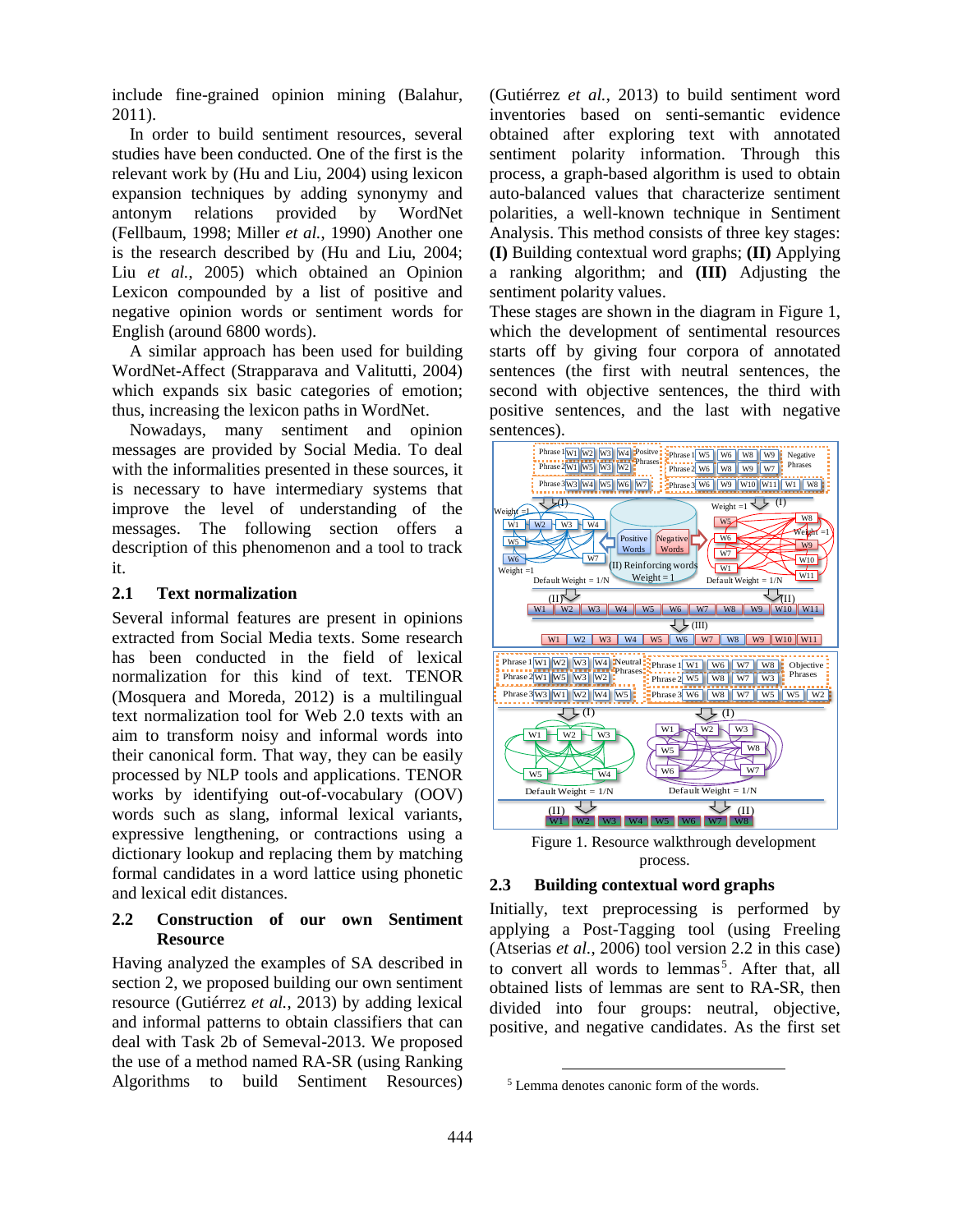of results, four contextual graphs are obtained:  $Gneu$ ,  $Gobj$ ,  $Gpos$ , and  $Gneg$ , where each graph includes the words/lemmas from the neutral, objective, positive and negative sentences respectively. These graphs are generated after connecting all words for each sentence into individual sets of annotated sentences in concordance with their annotations  $(Pos, Neg,$  $Obj, Neu$ ).

Once the four graphs representing neutral, objective, positive and negative contexts are created, we proceed to assign weights to apply graph-based ranking techniques in order to autobalance the particular importance of each vertex  $v_i$ into Gneu, Gobi, Gpos and Gneg.

As the primary output of the graph-based ranking process, the positive, negative, neutral, and objective values are calculated using the PageRank algorithm and normalized with equation (1). For a better understanding of how the contextual graph was built see (Gutiérrez *et al.*, 2013).

#### **2.4 Applying a ranking algorithm**

To apply a graph-based ranking process, it is necessary to assign weights to the vertices of the graph. Words involved into Gneu, Gobj, Gpos and  $\theta$  take the default of  $1/N$  as their weight to define the weight of  $\nu$  vector, which is used in our proposed ranking algorithm. In the case where words are identified on the sentiment repositories (see Table 4) as positive or negative, in relation to their respective graph, a weight value of 1 (in a range  $[0 \dots 1]$  ) is assigned. N represents the maximum quantity of words in the current graph. After that, a graph-based ranking algorithm is applied in order to structurally raise the graph vertexes' voting power. Once the reinforcement values are applied, the proposed ranking algorithm is able to increase the significance of the words related to these empowered vertices.

The PageRank (Brin and Page, 1998) adaptation, which was popularized by (Agirre and Soroa, 2009) in Word Sense Disambiguation thematic, and which has obtained relevant results, was an inspiration to us in our work. The main idea behind this algorithm is that, for each edge between  $v_i$  and  $v_j$  in graph G, a vote is made from  $v_i$  to  $v_j$ . As a result, the relevance of  $v_j$  is increased.

On top of that, the vote strength from  $i$  to  $j$ depends on  $v_i$ 's relevance. The philosophy behind it is that, the more important the vertex is, the more strength the voter would have. Thus, PageRank is generated by applying a random walkthrough from the internal interconnection of G, where the final relevance of  $v_i$  represents the random walkthrough probability over  $G$ , and ending on  $v_i$ .

In our system, we apply the following configuration: dumping factor  $c = 0.85$  and, like in (Agirre and Soroa, 2009) we used 30 iterations. A detailed explanation about the PageRank algorithm can be found in (Agirre and Soroa, 2009)

After applying PageRank, in order to obtain standardized values for both graphs, we normalize the rank values by applying the equation (1), where  $Max(\Pr)$  obtains the maximum rank value of  $Pr$  vector (rankings' vector).

$$
\mathbf{Pr}_{i} = \mathbf{Pr}_{i} / Max(\mathbf{Pr}) \tag{1}
$$

## **2.5 Adjusting the sentiment polarity values**

After applying the PageRank algorithm on $Gneu$ ,  $Gobi$ ,  $Gpos$  and  $Gneg$ , having normalized their ranks, we proceed to obtain a final list of lemmas (named  $Lf$ ) while avoiding repeated elements. Lf is represented by  $Lf_i$  lemmas, which would have, at that time, four assigned values: Neutral, Objective, Positive, and Negative, all of which correspond to a calculated rank obtained by the PageRank algorithm.

At that point, for each lemma from  $Lf$ , the following equations are applied in order to select the definitive subjectivity polarity for each one:

$$
Pos = \begin{cases} Pos - Neg \text{ ; } Pos > Neg \\ 0 & \text{ ; otherwise} \end{cases} \tag{2}
$$
  

$$
Neg = \begin{cases} Neg - Pos \text{ ; } Neg > Pos \\ 0 & \text{ ; otherwise} \end{cases} \tag{3}
$$

Where  $Pos$  is the Positive value and  $Neg$  the Negative value related to each lemma in  $Lf$ .

In order to standardize again the  $Pos$  and  $Neg$ values and making them more representative in a [0...1] scale, we proceed to apply a normalization process over the *Pos* and *Neg* values.

From there, based on the objective features commented by (Baccianella *et al.*, 2010), we assume the same premise to establish an alternative objective value of the lemmas. Equation (4) is used for that:

$$
ObjAlt = 1 - |Pos - Neg|
$$
 (4)

Where *ObjAlt* represents the alternative objective value.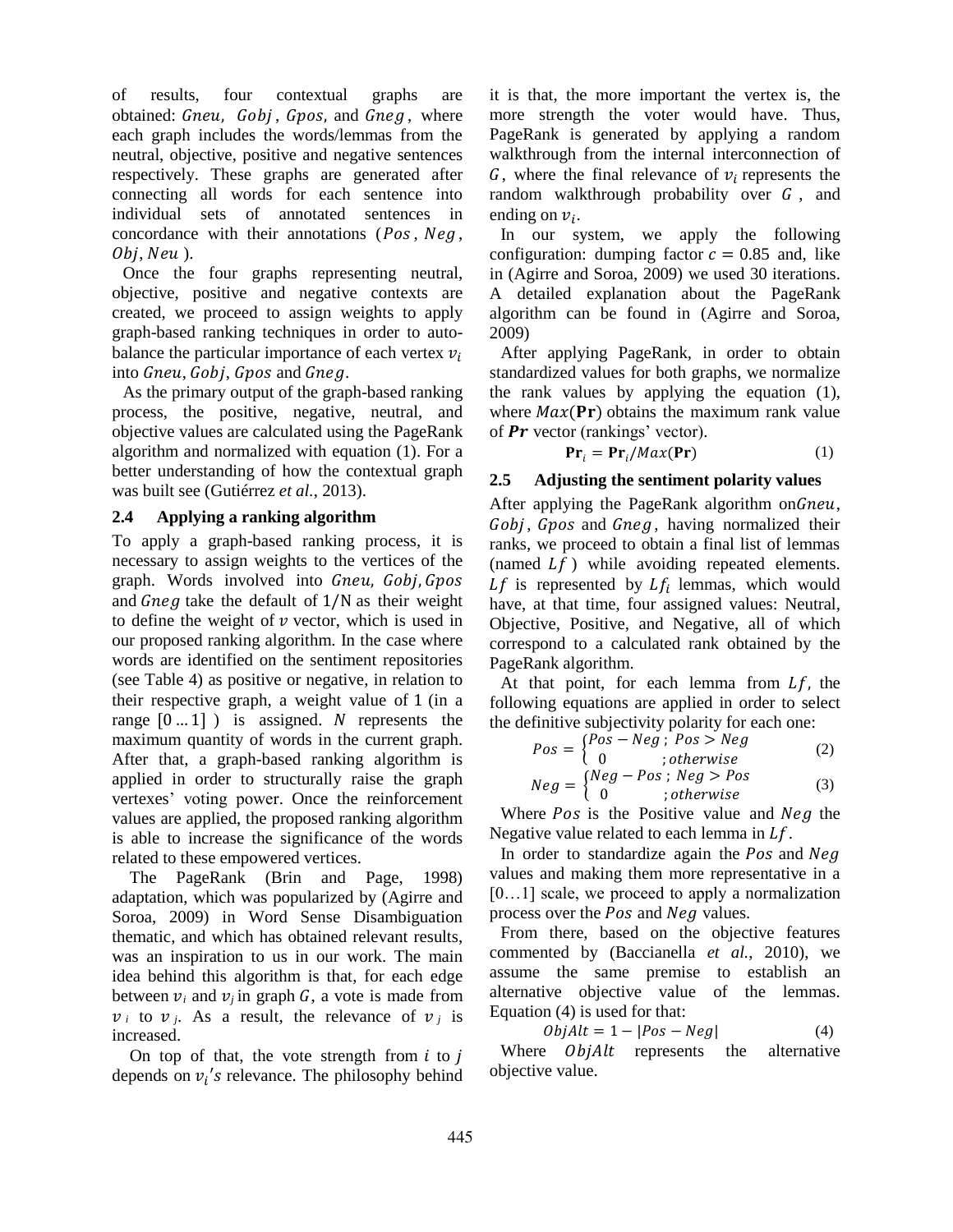As a result, each word obtained in the sentiment resource has an associated value of: positivity ( $Pos$ , see equation (2)), negativity ( $Neg$ , see equation (3)), objectivity ( $Real\_obj$ , obtained by PageRank over *Gobj* and normalized with equation (1)), calculated-objectivity  $(ObjAlt, now)$ cited as  $obj$  measured) and neutrality ( $New$ , obtained by PageRank over Gneu and normalized with equation (1)).

## **3 System Description**

The system takes annotated corpora as input from which two models are created. One model is created by using only the data provided at Semeval-2013 (Restricted Corpora, see Table 3), and the other by using extra data from other annotated corpora (Unrestricted Corpora, see Table 3). In all cases, the phrases are preprocessed using Freeling 2.2 pos-tagger (Atserias *et al.*, 2006) while a dataset copy is normalized using TENOR (described in section 2.1).

The system starts by extracting two sets of features. The Core Features (see section 3.1) are the Sentiment Measures and are calculated for a standard and normalized phrase. The Support Features (see section 3.2) are based on regularities, observed in the training dataset, such as emoticons, uppercase words, and so on.

The supervised models are created using Weka<sup>6</sup> and a Logistic classifier, both of which the system uses to predict the values of the test dataset. The selection of the classifier was made after analyzing several classifiers such as: Support Vector Machine, J48 and REPTree. Finally, the Logistic classifier proved to be the best by increasing the results around three perceptual points.

The test data is preprocessed in the same way the previous corpora were. The same process of feature extraction is also applied. With the aforementioned features and the generated models, the system proceeds to classify the final values of Positivity, Negativity, and Neutrality.

## **3.1 The Core Features**

The Core Features is a group of measures based on the resource created early (see section 2.2). The system takes a sentence preprocessed by Freeling 2.2 and TENOR. For each lemma of the analyzed sentence, pos, neg, obj measured, real obj,

and *neu* are calculated by using the respective word values assigned in RA-SR. The obtained values correspond to the sum of the corresponding values for each intersecting word between the analyzed sentence (lemmas list) and the obtained resource by RA-SR. Lastly, the aforementioned attributes are normalized by dividing them by the number of words involved in this process.

Other calculated attributes are:  $pos\_count$ ,  $neg\_count$ ,  $obj\_measured\_count$ obj real count and neu count. These attributes count each involved iteration for each feature type (Pos, Neg, Real\_obj, ObjAlt and Neu respectively, where the respective value may be greater than zero.

Attributes *cnp* and *cnn* are calculated by counting the amount of lemmas in the phrases contained in the Sentiment Lexicons (Positive and Negative respectively).

All of the 12 attributes described previously are computed for both, the original, and the normalized (using TENOR) phrase, totaling 24 attributes. The Core features are described next.

| <b>Feature Name</b>          | <b>Description</b>                          |  |  |  |  |  |
|------------------------------|---------------------------------------------|--|--|--|--|--|
| pos                          |                                             |  |  |  |  |  |
| neg                          |                                             |  |  |  |  |  |
| obj measured                 | Sum of respective value of each word.       |  |  |  |  |  |
| real obi                     |                                             |  |  |  |  |  |
| neu                          |                                             |  |  |  |  |  |
| pos count                    |                                             |  |  |  |  |  |
| neg count                    | Counts the words where its respective value |  |  |  |  |  |
| obj measured count           | is greater than zero                        |  |  |  |  |  |
| real obj count               |                                             |  |  |  |  |  |
| neu count                    |                                             |  |  |  |  |  |
| $\mathit{cmp}$ (to positive) | Counts the words contained in the           |  |  |  |  |  |
| $cnn$ (to negative)          | Sentiment Lexicons for their respective     |  |  |  |  |  |
|                              | polarities.<br>$\cdots$                     |  |  |  |  |  |

Table 1. Core Features

## **3.2 The Support Features**

The Support Features is a group of measures based on characteristics of the phrases, which may help with the definition on extreme cases. The *emotPos* and *emotNeg* values are the amount of Positive and Negative Emoticons found in the phrase. The *exc* and *itr* are the amount of exclamation and interrogation signs in the phrase. The following table shows the attributes that represent the support features:

| <b>Feature Name</b>                  | <b>Description</b>                |
|--------------------------------------|-----------------------------------|
| emotPos                              | Counts the respective Emoticons   |
| emotNeg                              |                                   |
| $exc$ (exclamation marks $($ "!"))   | Counts the respective marks       |
| <i>itr</i> (question marks $($ "?")) |                                   |
| <b>WORDS_count</b>                   | Counts the uppercase words        |
| <b>WORDS_pos</b>                     | Sums the respective values of the |
| <b>WORDS</b> neg                     | Uppercase words                   |
| <b>WORDS</b> pos count res (to       | Counts the Uppercase words        |

<sup>6</sup> http://www.cs.waikato.ac.nz/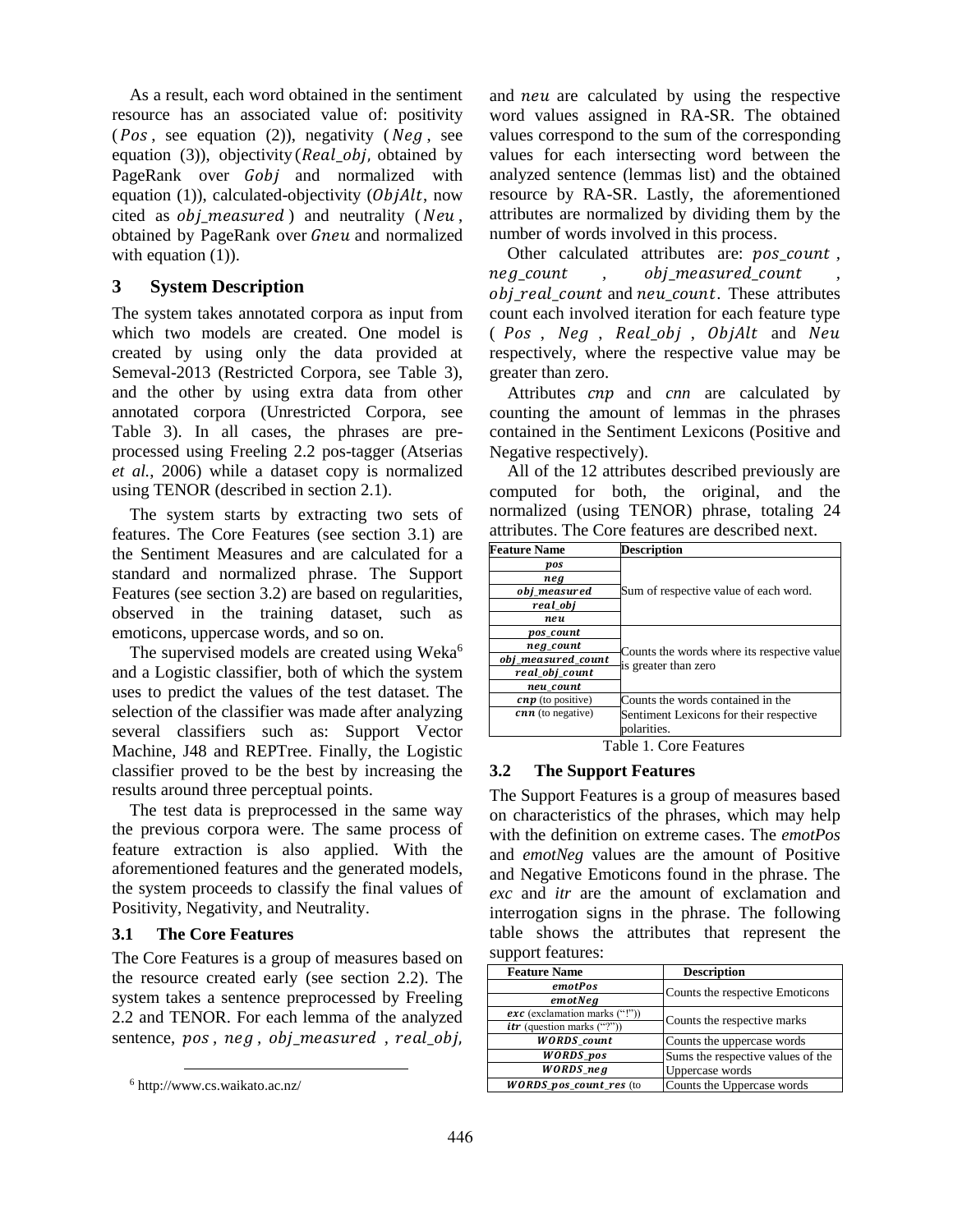| positivity)                     | contained in their respective              |  |  |  |  |  |
|---------------------------------|--------------------------------------------|--|--|--|--|--|
| <b>WORDS_neg_count_res</b> (to  | Graph                                      |  |  |  |  |  |
| negativity)                     |                                            |  |  |  |  |  |
| <b>WORDS_pos_count_dict</b> (to | Counts the Uppercase words                 |  |  |  |  |  |
| positivity)                     | contained in the Sentiment                 |  |  |  |  |  |
| <b>WORDS_neg_count_dict</b> (to | Lexicons <sup>7</sup> for their respective |  |  |  |  |  |
| negativity)                     | polarity                                   |  |  |  |  |  |
| wooords count                   | Counts the words with repeated             |  |  |  |  |  |
|                                 | chars                                      |  |  |  |  |  |
| wooords pos                     | Sums the respective values of the          |  |  |  |  |  |
| wooords_neg                     | words with repeated chars                  |  |  |  |  |  |
| wooords_neg_count_dict (in      | Counts the words with repeated             |  |  |  |  |  |
| negative lexical resource)      | chars contained in the respective          |  |  |  |  |  |
| wooords_pos_count_dict (in      | lexical resource                           |  |  |  |  |  |
| positive lexical resource)      |                                            |  |  |  |  |  |
| wooords_pos_count_res (in       | Counts the words with repeated             |  |  |  |  |  |
| positive graph)                 | chars contained in the respective          |  |  |  |  |  |
| wooords_neg_count_res<br>(in)   | graph                                      |  |  |  |  |  |
| negative graph)                 |                                            |  |  |  |  |  |

Table 2. The Support Features

#### **4 Evaluation**

In the construction of the sentiment resource, we used the annotated sentences provided by the corpora described in Table 3. The resources listed in Table 3 were selected to test the functionality of the words annotation proposal with subjectivity and objectivity. Note that the shadowed rows correspond to constrained runs corpora: tweeti-b $sub.dist_out.tsv$   $8$  (dist), b1\_tweeti-objorneub.dist\_out.tsv <sup>9</sup> (objorneu), twitter-dev-input- $B.tsv<sup>10</sup>$  (dev).

The resources from Table 3 that include unconstrained runs corpora are: all the previously mentioned ones, Computational-intelligence<sup>11</sup> (CI) and  $stno<sup>12</sup> corpora.$ 

The used sentiment lexicons are from the WordNetAffect Categories<sup>13</sup> and opinion-words<sup>14</sup> files as shown in detail in Table 4.

Some issues were taken into account throughout this process. For instance, after obtaining a contextual graph  $G$ , factotum words are present in most of the involved sentences (i.e., verb "*to be").* This issue becomes very dangerous after applying the PageRank algorithm because the algorithm

developed by GPLSI department. See

strengthens the nodes possessing many linked elements. For that reason, the subtractions  $Pos$  –  $Neg$  and  $Neg - Pos$  are applied, where the most frequent words in all contexts obtain high values. The subtraction becomes a dumping factor.

As an example, when we take the verb "*to be"*, before applying equation (1), the verb achieves the highest values in each subjective context graph ( $Gpos$  and  $Gneg$ ) namely, 9.94 and 18.67 rank values respectively. These values, once equation (1) is applied, are normalized obtaining both  $Pos = 1$  and  $Neg = 1$  in a range [0...1]. At the end, when the following steps are executed (Equations (2) and (3)), the verb "*to be"* achieves  $Pos = 0$ ,  $Neg = 0$  and therefore  $ObiAlt = 1$ . Through this example, it seems as though we subjectively discarded words that appear frequently in both contexts (Positive and Negative).

| <b>Corpus</b>      | N    | P    | 0   | <b>Neu</b> | Obj<br>or Neu | Unk   | Т     |   | $C$ UC |
|--------------------|------|------|-----|------------|---------------|-------|-------|---|--------|
| dist               | 176  | 368  | 110 | 34         |               |       | 688   | X | IX     |
| objorneu           | 828  | 1972 | 788 | 1114       | 1045          |       | 5747  | X | IX     |
| dev                | 340  | 575  |     | 739        |               |       | 1654  | X | X      |
| <b>CI</b>          | 6982 | 6172 |     |            |               |       | 13154 |   | Χ      |
| stno <sup>15</sup> | 1286 | 660  |     | 384        |               | 10000 | 12330 |   | X      |
| T                  | 9272 | 9172 | 898 | 1532       | 1045          | 10000 | 31919 |   |        |

Table 3. Corpora used to apply RA-SR. Positive (P), Negative (N), Objective (Obj/O), Unknow (Unk), Total (T), Constrained (C), Unconstrained (UC).

| <b>Sources</b>                               |      |           |      |
|----------------------------------------------|------|-----------|------|
| <b>WordNet-Affects_Categories</b>            | 629  | 907       | 1536 |
| (Strapparava and Valitutti, 2004)            |      |           |      |
| opinion-words                                | 2006 | 4783 6789 |      |
| (Hu and Liu, 2004; Liu <i>et al.</i> , 2005) |      |           |      |
| Total                                        | 2635 | 5690      | 8325 |

Table 4. Sentiment Lexicons. Positive (P), Negative (N) and Total (T).

|                                                              |     | <b>Precision</b> $(\% )$ <b>Recall</b> $(\% )$ |     |                   |  |  |  | Total $(\% )$     |  |  |
|--------------------------------------------------------------|-----|------------------------------------------------|-----|-------------------|--|--|--|-------------------|--|--|
|                                                              | Inc | P                                              | IN. | $\bf Neu$ $\bf P$ |  |  |  | N Neu Prec Rec F1 |  |  |
| Run1 8032 1631 80,7 83,8 89,9 90,9 69,5 86,4 84,8 82,3 82,9  |     |                                                |     |                   |  |  |  |                   |  |  |
| Run2 19101 4671 82,2 77,3 89,4 80,7 81,9 82,3 83,0 81,6 80,4 |     |                                                |     |                   |  |  |  |                   |  |  |

Table 5. Training dataset evaluation using crossvalidation (Logistic classifier (using 10 folds)). Constrained (Run1), Unconstrained (Run2), Correct(C),

Incorrect (Inc).

#### **4.1 The training evaluation**

In order to assess the effectiveness of our trained classifiers, we performed some evaluation tests. Table 5 shows relevant results obtained after applying our system to an environment (specific domain). The best results were obtained with the

<sup>7</sup> Resources described in Table 4.

<sup>8</sup>Semeval-2013 (Task 2. Sentiment Analysis in Twitter, subtask b).

<sup>9</sup>Semeval-2013 (Task 2. Sentiment Analysis in Twitter, subtask b).

<sup>10</sup> http://www.cs.york.ac.uk/semeval-2013/task2/

<sup>11</sup>A sentimental corpus obtained applying techniques

<sup>(</sup>http://gplsi.dlsi.ua.es/gplsi11/allresourcespanel)

<sup>12</sup>NTCIR Multilingual Opinion Analysis Task (MOAT)

http://research.nii.ac.jp/ntcir/ntcir-ws8/meeting/

<sup>13</sup> http://wndomains.fbk.eu/wnaffect.html

<sup>14</sup> http://www.cs.uic.edu/~liub/FBS/sentiment-analysis.html

<sup>15</sup> NTCIR Multilingual Opinion Analysis Task (MOAT) http://research.nii.ac.jp/ntcir/ntcir-ws8/meeting/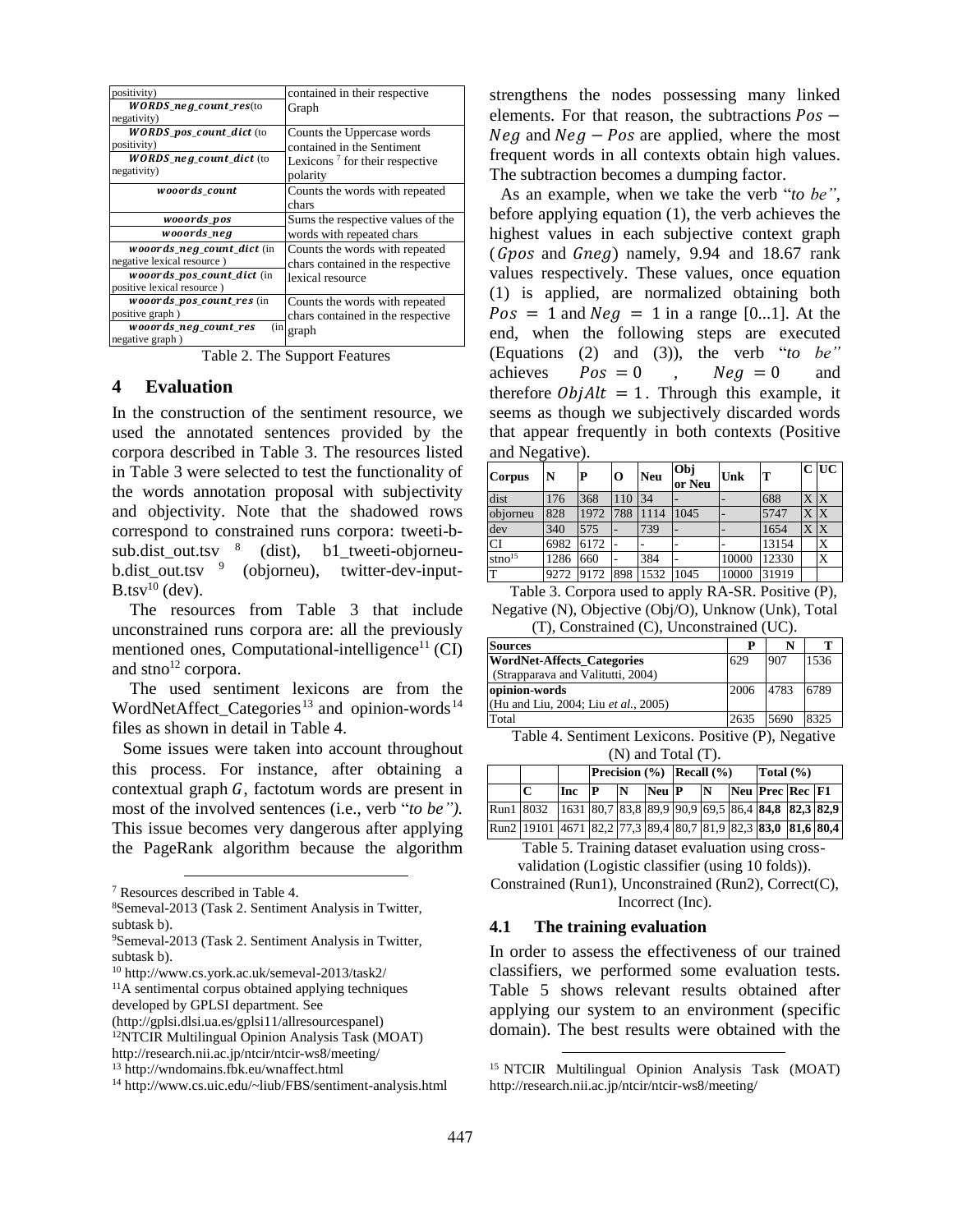restricted corpus. The information used to increase the knowledge was not balanced or perhaps is of poor quality.

#### **4.2 The test evaluation**

The test dataset evaluation is shown in Table 6, where system results are compared with the best results in each case. We notice that the constrained run is better in almost every aspect. In the few cases where it was lower, there was a minimal difference. This suggests that the information used to increase our Sentiment Resource was unbalanced (high difference between quantity of tagged types of annotated phrases), or was of poor quality. By comparing these results with the ones obtained by our system on the test dataset, we notice that on the test dataset, the results fell in the middle of the effectiveness scores. After seeing these results (Table 5 and Table 6), we assumed that our system performance is better in a controlled environment (or specific domain). To make it more realistic, the system must be trained with a bigger and more balanced dataset.

Table 6 shows the results obtained by our system while comparing them to the best results of Task 2b of Semeval-2013. In Table 5, we can see the difference between the best systems. They are the ones in bold and underlined as target results. These results have a difference of around 20 percentage points. The grayed out ones correspond to our runs.

|                     |          |                                                        |   |       | Precision $(\% )$ Recall $(\% )$ | Total                                        |  |
|---------------------|----------|--------------------------------------------------------|---|-------|----------------------------------|----------------------------------------------|--|
| <b>Runs</b>         | C        | Inc                                                    | Р | Neu P |                                  | Neu Prec Rec F 1                             |  |
| $1_{\rm{t}}$        | 2082     | 1731                                                   |   |       |                                  | 60.9 46.5 52.8 49.8 41.4 64.1 53.4 51.8 49.3 |  |
| 1 tw cnd            | 2767     | 1046 81.4 69.7 67.7 66.7 60.4 82.6 72.9 69.9 69.0      |   |       |                                  |                                              |  |
| $2_{\text{tw}}$     |          | 2026 1787                                              |   |       |                                  | 58.0 42.2 42.2 52.2 43.9 57.4 47.4 51.2 49.0 |  |
| $2$ _tw_ter         |          | 2565 1248 71,1 54,6 68,6 74,7 59,4 63,1 64,8 65,7 64,9 |   |       |                                  |                                              |  |
| $1 \; \mathrm{sms}$ | 1232 862 |                                                        |   |       |                                  | 43,9 46,1 69,5 55,9 31,7 68,9 53,2 52,2 43,4 |  |
| 1 sms cnd 1565 529  |          |                                                        |   |       |                                  | 73,1 55,4 85,2 73,0 75,4 75,3 71,2 74,5 68,5 |  |
| 2 sms               | 1023     | 1071                                                   |   |       |                                  | 38.4 31.4 68.3 60.0 38.3 47.8 46.0 48.7 40.7 |  |
| 2_sms_ava 1433 661  |          |                                                        |   |       |                                  | 60.9 49.4 81.4 65.9 63.7 71.0 63.9 66.9 59.5 |  |

Table 6. Test dataset evaluation using official scores. Corrects(C), Incorrect (Inc).

Table 6 run descriptions are as follows:

- UMCC\_DLSI\_(SA)-B-twitter-constrained  $(1$ \_tw $),$
- NRC-Canada-B-twitter-constrained  $(1$  tw cnd),
- UMCC DLSI (SA)-B-twitter-unconstrained  $(2$  tw),
- teragram-B-twitter-unconstrained (2\_tw\_ter),
- UMCC\_DLSI\_(SA)-B-SMS-constrained  $(1$ \_sms),
- NRC-Canada-B-SMS-constrained (1\_sms\_cnd), UMCC\_DLSI\_(SA)-B-SMSunconstrained (2\_sms),
- AVAYA-B-sms-unconstrained (2 sms ava).

As we can see in the training and testing evaluation tables, our training stage offered more relevant scores than the best scores in Task2b (Semaval-2013). This means that we need to identify the missed features between both datasets (training and testing).

For that reason, we decided to check how many words our system (more concretely, our Sentiment Resource) missed. Table 7 shows that our system missed around 20% of the words present in the test dataset.

|                   | hits  | miss | miss $(\% )$ |
|-------------------|-------|------|--------------|
| twitter           | 23807 | 1591 | 6.26%        |
| sms               | 12416 | 2564 | 17.12%       |
| twitter nonrepeat | 2426  | 863  | 26.24%       |
| sms norepeat      | 269   | 322  | 20.24%       |
| _ _ _<br>$\sim$   |       | . .  |              |

Table 7. Quantity of words used by our system over the test dataset.

# **5 Conclusion and further work**

Based on what we have presented, we can say that we could develop a system that would be able to solve the SA challenge with promising results. The presented system has demonstrated election performance on a specific domain (see Table 5) with results over 80%. Also, note that our system, through the SA process, automatically builds sentiment resources from annotated corpora.

For future research, we plan to evaluate RA-SR on different corpora. On top of that, we also plan to deal with the number of neutral instances and finding more words to evaluate the obtained sentiment resource.

# **Acknowledgments**

This research work has been partially funded by the Spanish Government through the project TEXT-MESS 2.0 (TIN2009-13391-C04), "Análisis de Tendencias Mediante Técnicas de Opinión Semántica" (TIN2012-38536-C03-03) and "Técnicas de Deconstrucción en la Tecnologías del Lenguaje Humano" (TIN2012- 31224); and by the Valencian Government through the project PROMETEO (PROMETEO/2009/199).